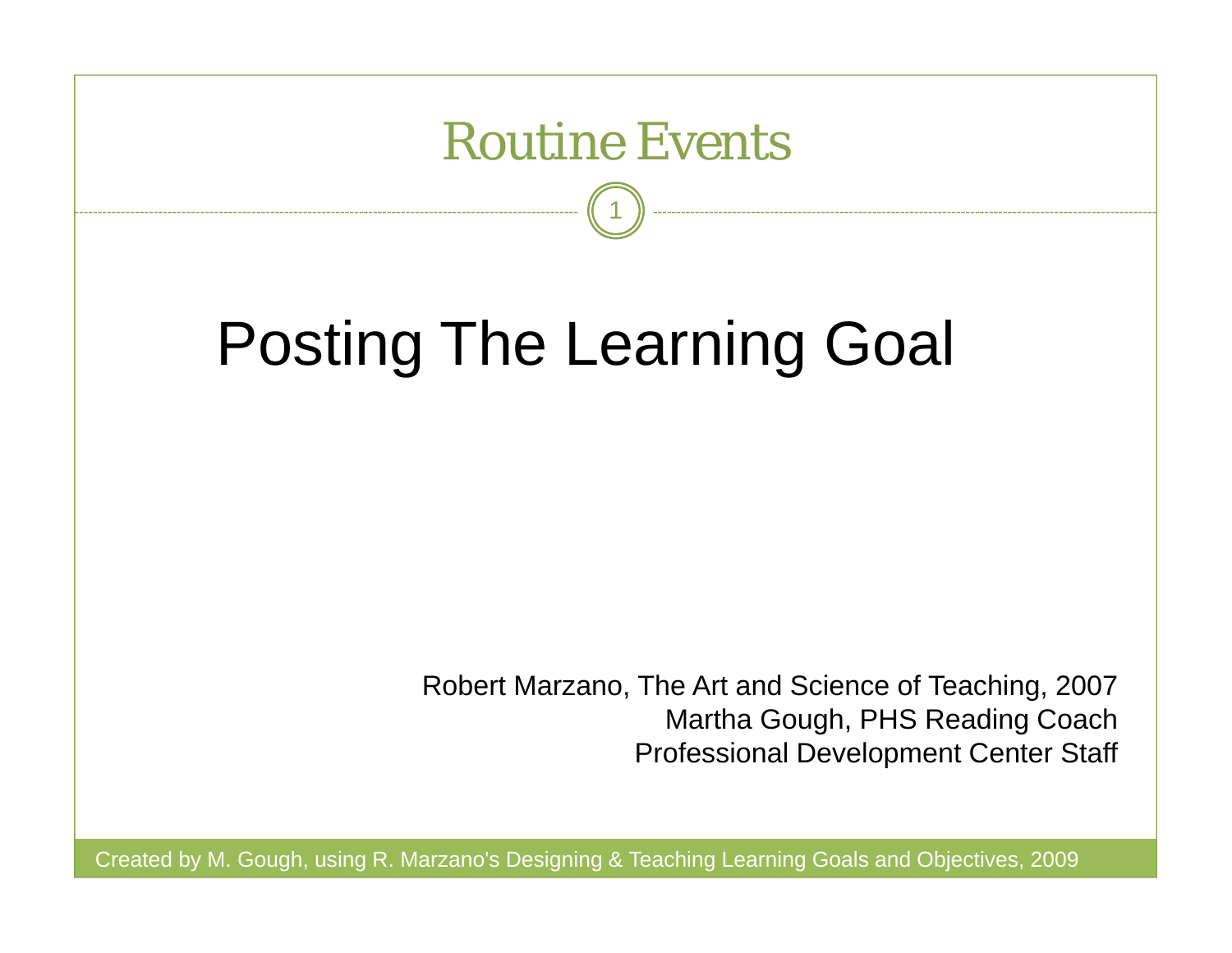# Learning Goal 2

*Participants will be able to understand how to write and implement highly effective learning goals into daily instruction.*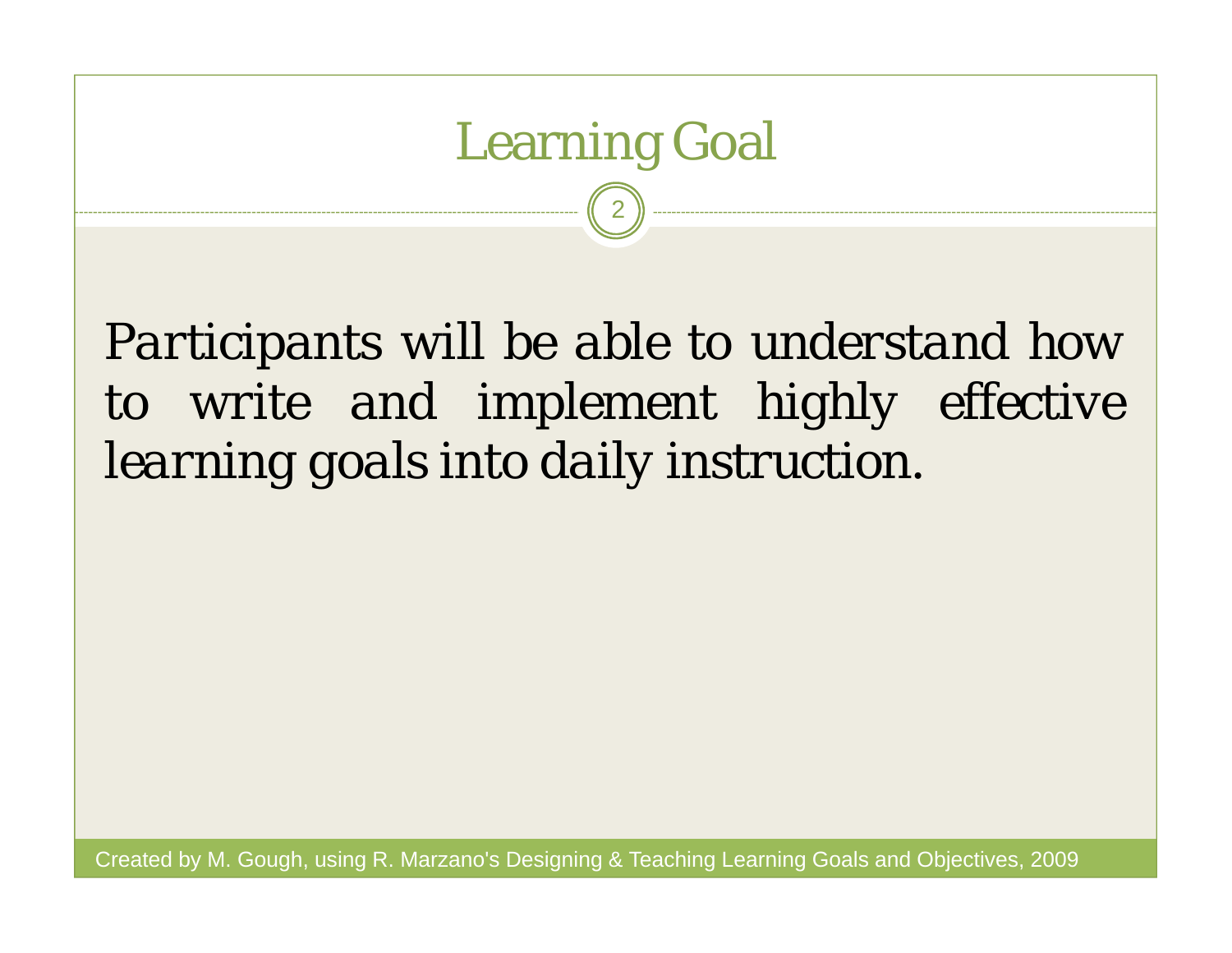

Created by M. Gough, using R. Marzano's Designing & Teaching Learning Goals and Objectives, 2009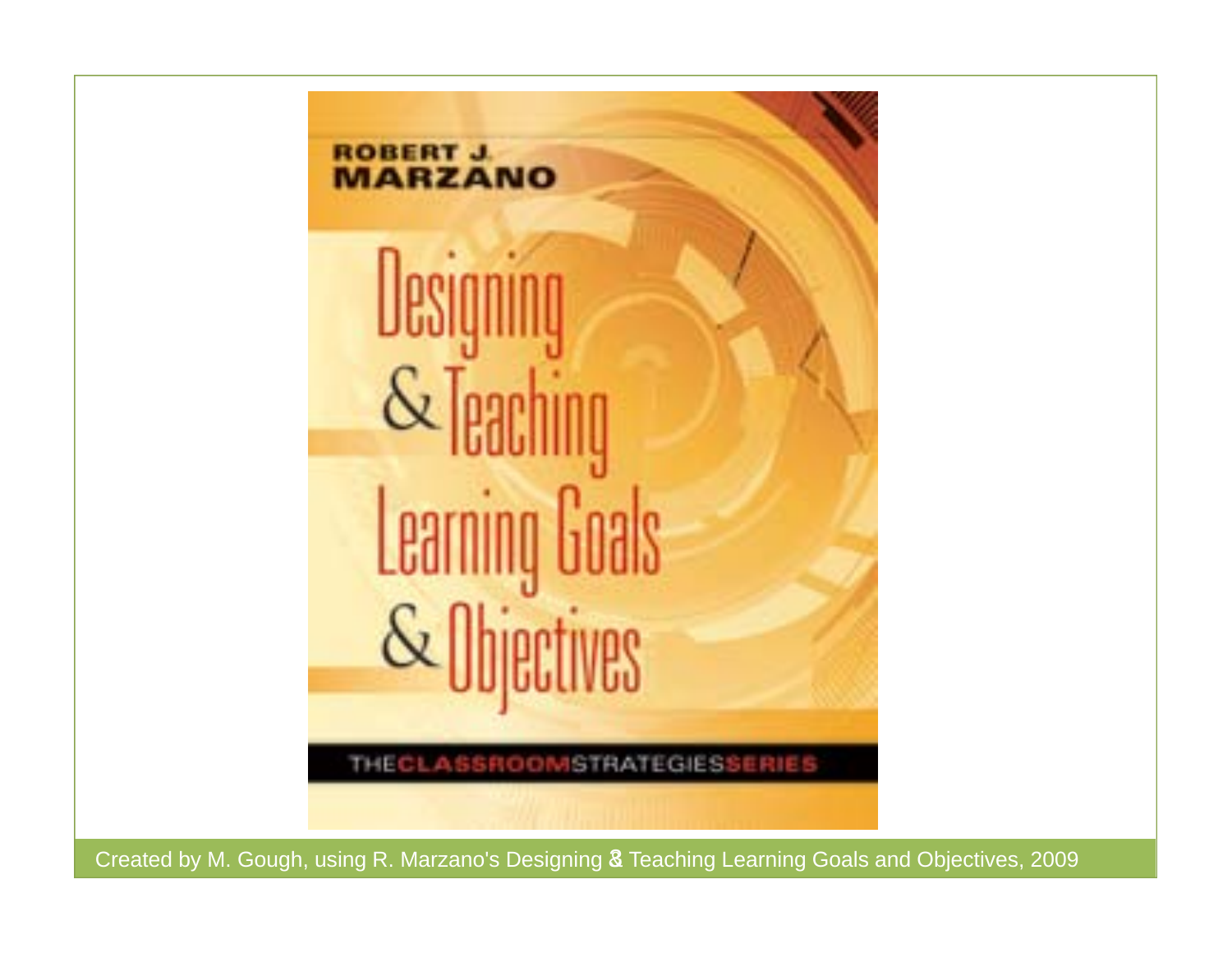## Learning Goal/High Yield Strategy

4

- Setting learning goals and objectives as they relate to providing feedback has been identified as one of the "high yield strategies" in Marzano's research.
	- Learning goals establish a direction to personalize learning **for students**.
	- Learning goals establish direction **for teachers** to be able to provide feedback that positively impacts students.

 $\alpha$ ceated by M. Goolgigh, using R. Maazzano's Designing & Teaching Learning Goals and Obijectives, 2009 9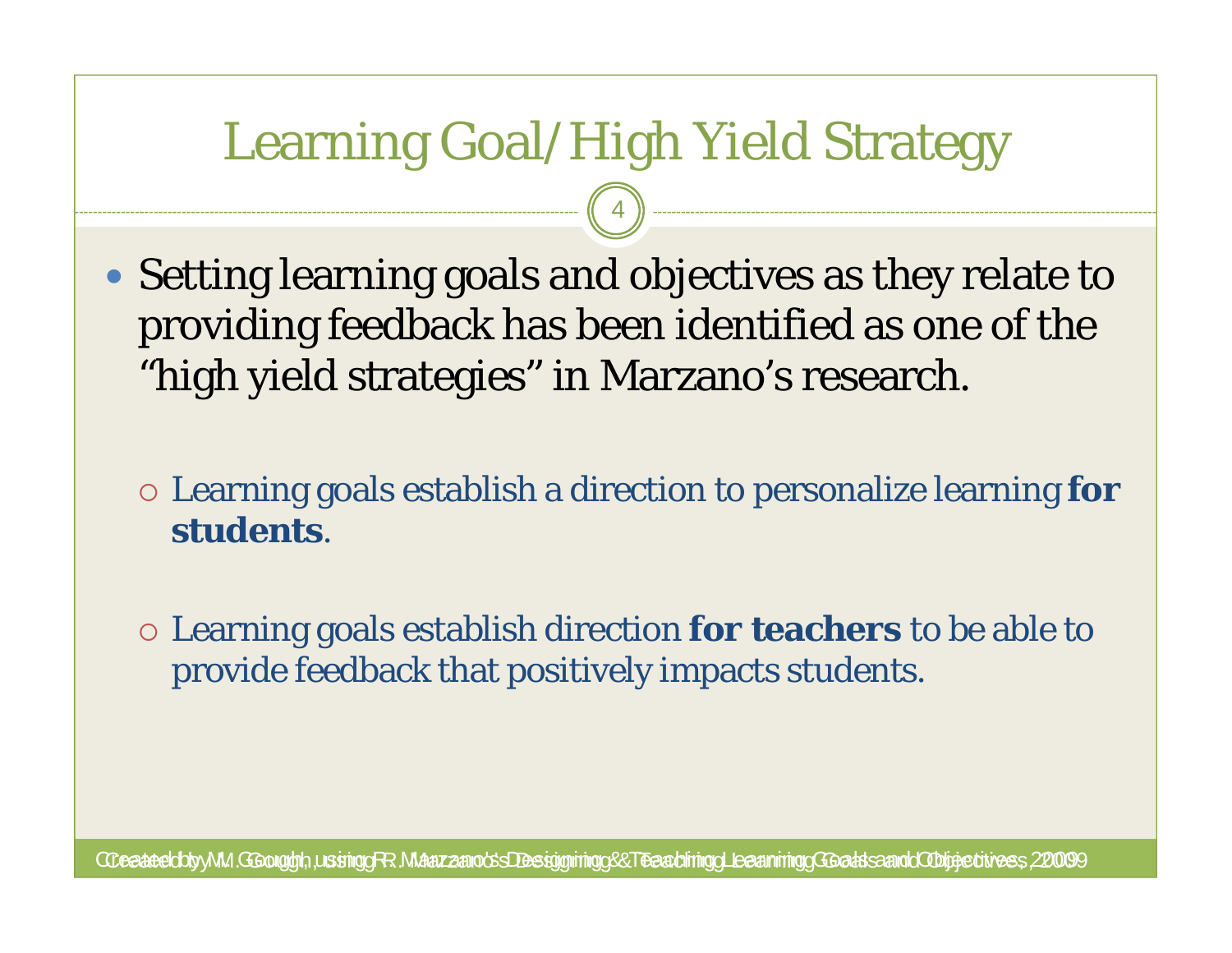## Highly Effective Learning Goal Traits

5

- Learning goals should be posted for all to see.
- Learning goals should be related to the outcome of the unit or multiple lesson outcome.
- Learning goals should be referred to within the lessons, but not to the degree that they are distracting.
- Learning goals should have a rubric that allows students to self-assess their knowledge base on the learning goal at different times throughout the instructional process.
- Learning goals should be used by the teacher to track student progress.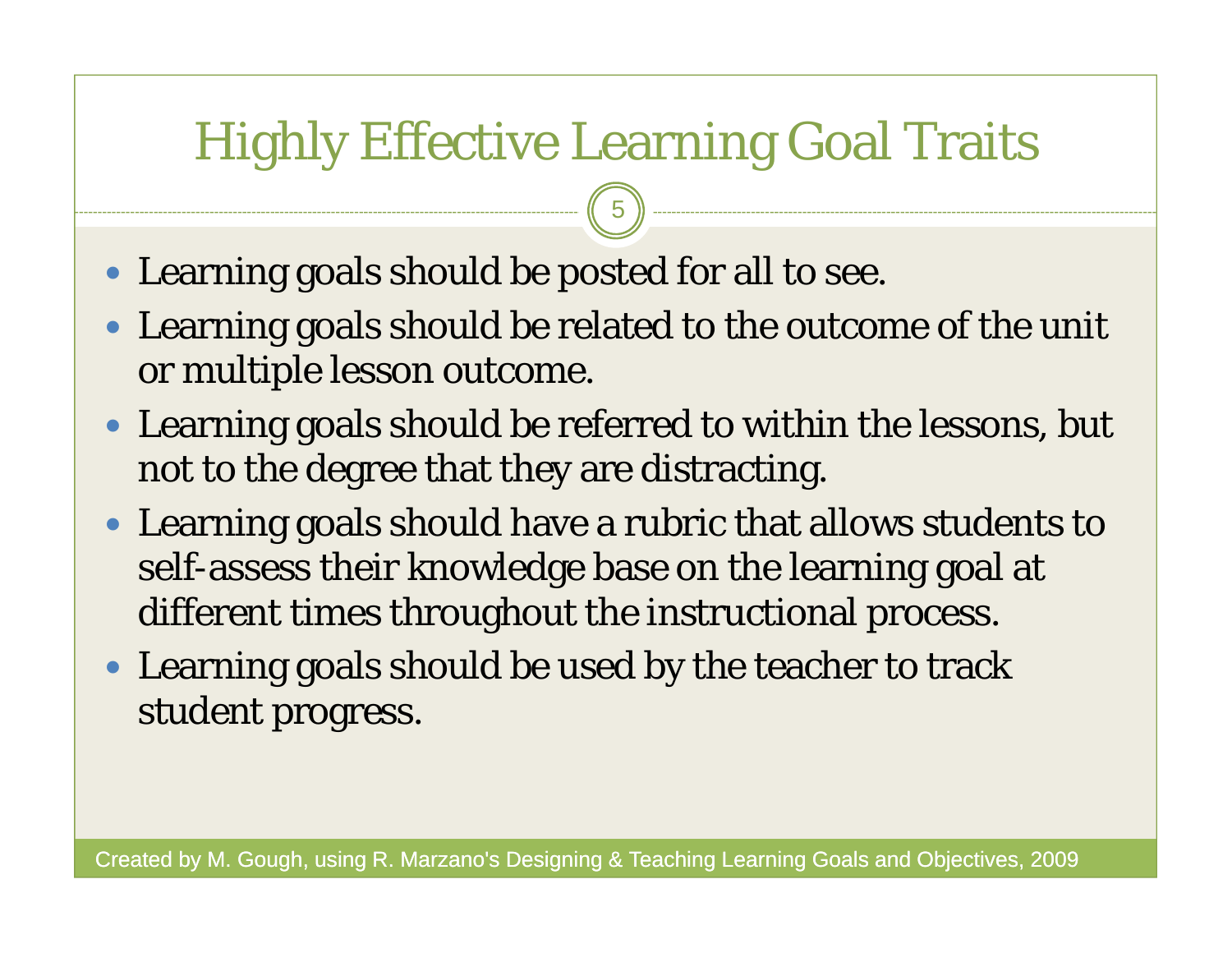#### Learning Goals Should Define…

6

What the students will be **able to do**.

What the students will **understand**.

#### **Emphasize the KNOWLEDGE that students will potentially GAIN.**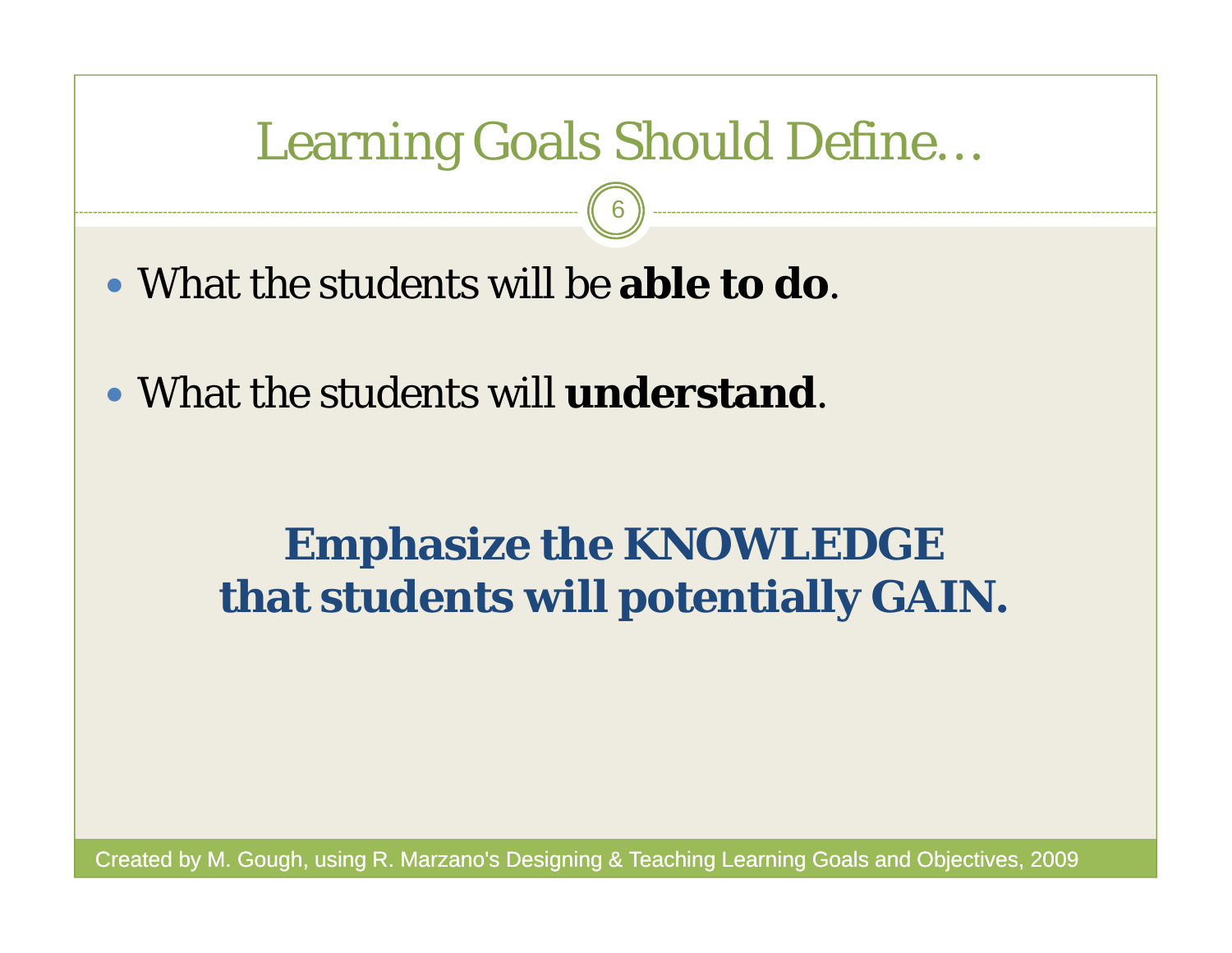# Two Types Of Goals

7

#### 1.Students will understand…

- a.Use this with declarative/informational goals.
- b.Lends itself more to Social Studies and Science texts.
- c. Example: *Students will understand the events that lead up to the Cold War.*

#### 2. Student will be able to…

- a.Use this with procedural/strategy and skill based goals.
- b.(Lends to more mathematics and languages arts texts.)
- c. Example: *Students will be able to create a line graph to represent data.*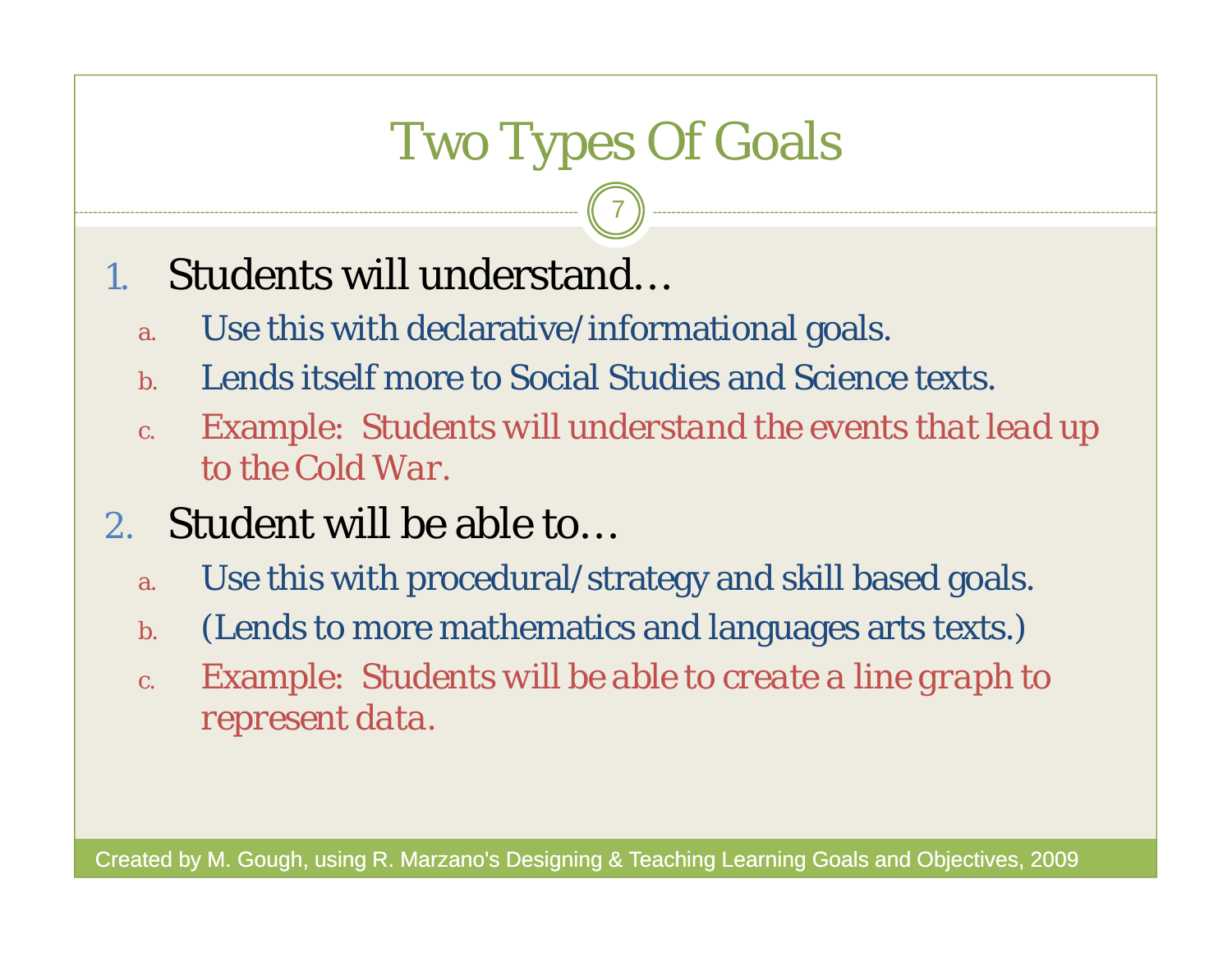#### Review: A Closer Look at the Goals

8

- Students will be able to sound out words that are not in their sight vocabulary but are known to them. declarative/informational or procedural/strategy?
	- procedural/strategy…more for mathematics and language arts
- Students will understand the defining characteristics of the barter system.
	- declarative/informational or procedural/strategy?
	- $\circ$  declarative/informational...more for social studies and science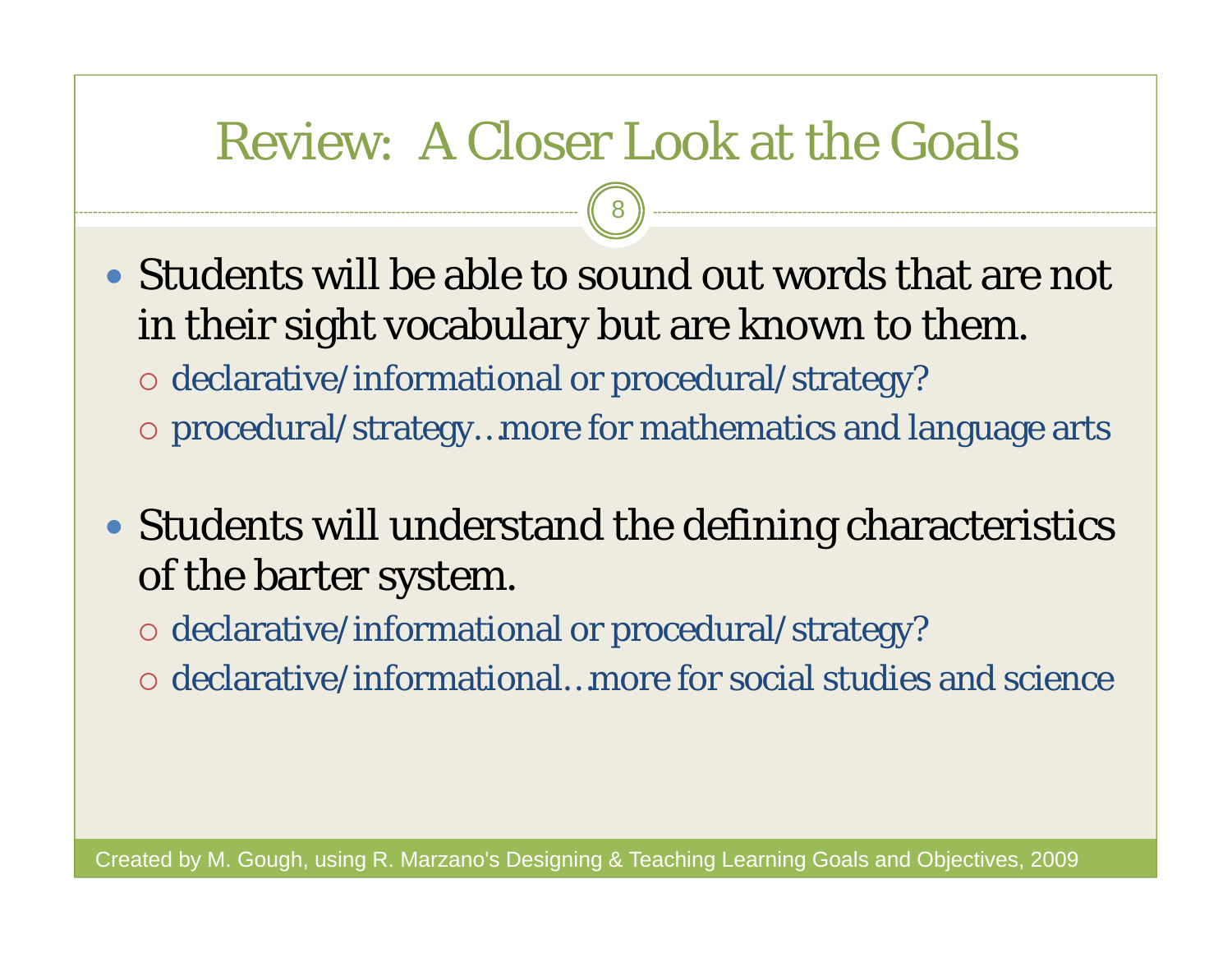#### Observation Rubric

9

- **A Highly Effective learning goal** provides a clearly stated learning goal accompanied by a scale or rubric that describes levels of performance, and **monitors students' understanding of the learning goal** and levels of performance.
- **An Effective learning goal** provides a clearly stated learning goal accompanied by a scale or rubric that describes levels of performance.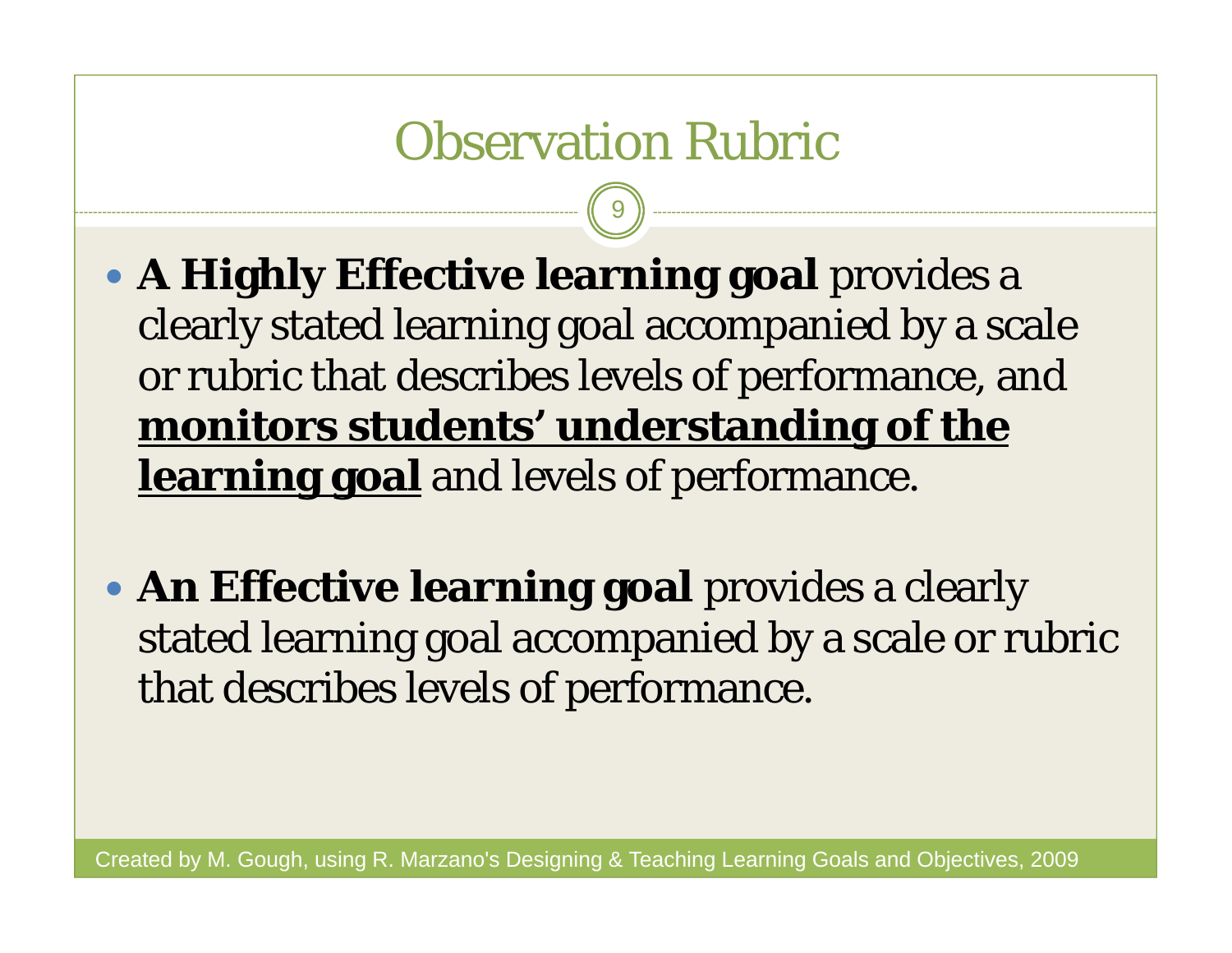#### Observation Rubric

10

• A <u>Developing/Needs Improvement</u> Learning Goal uses strategies incorrectly or with parts missing.

• <u>Unsatisfactory</u> Learning Goal states the strategy was called for but not exhibited.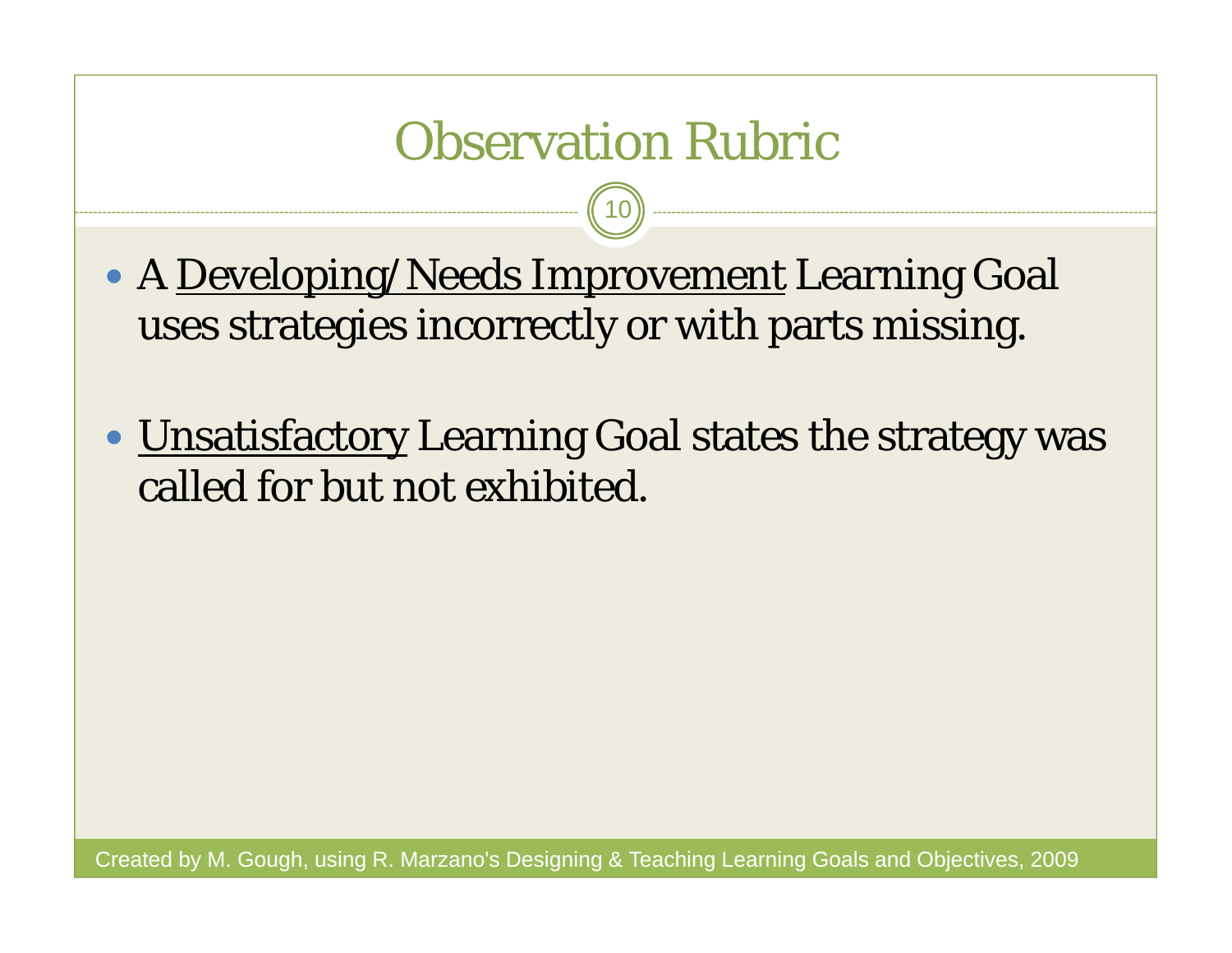#### Learning Goals and Activities/Assignments

11

- Learning goals are statements of "what" students will know/understand and be able to do.
	- Example: Students will be able to solve equations with one variable.
- Activities/Assignments are things students will do to obtain the "what," and they are stated in lessstructured ways.
	- Example: Students will practice solving 10 equations in cooperative groups.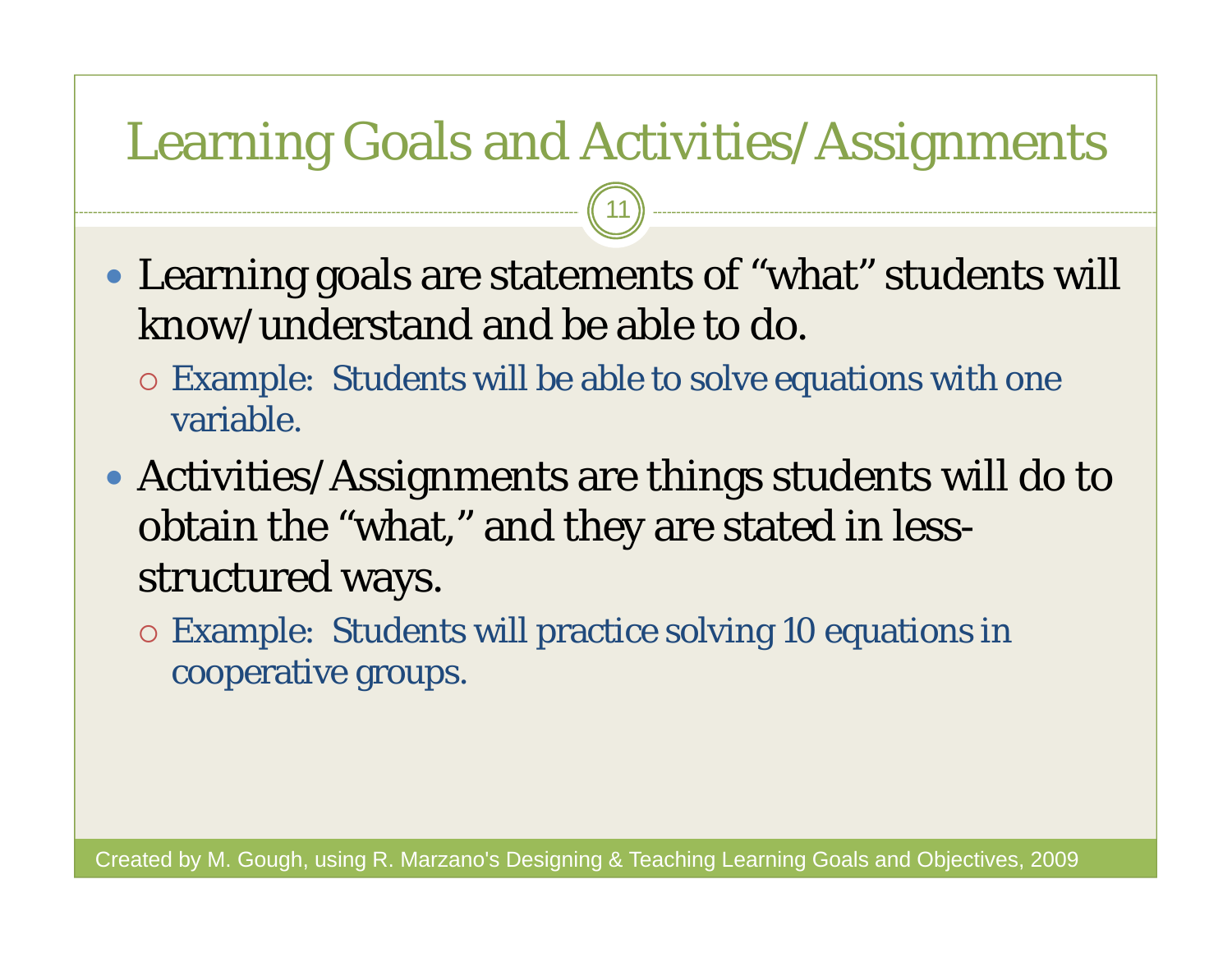## Goal or Not a Goal?

12

Students will…

- create a metaphor representing the food pyramid.
- $\bullet$  be able to graph the slope of a line when given a set of coordinates.
- understand that matter **is pha**de up of atoms and that atoms, in turn, are made up of subatomic particles.
- investigate the defining characteristics of fables and fairy tales.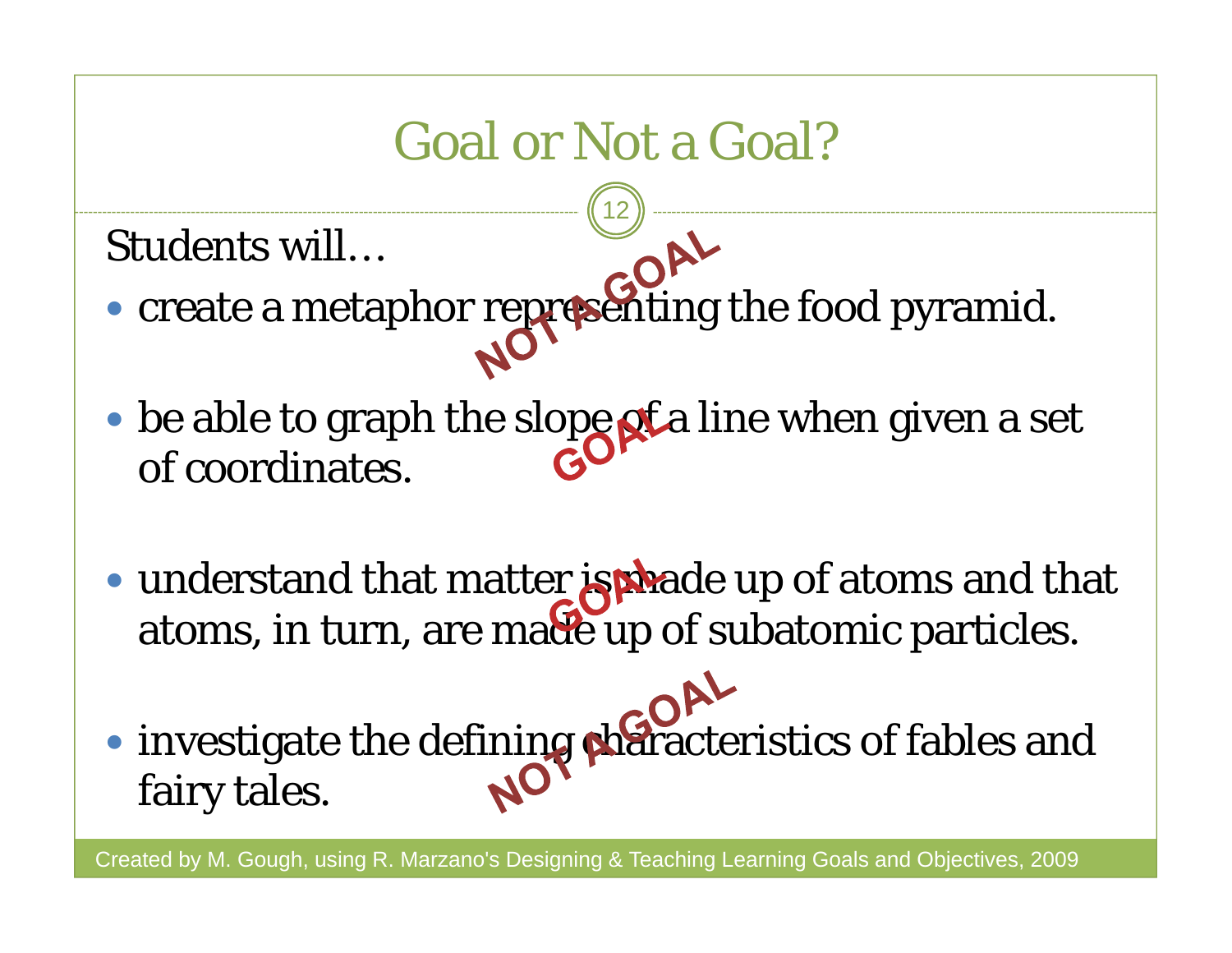#### More Practice: Goal or Activity?

13

- Students will watch the video on the relationship between the earth and the moon and the place of these bodies in the solar system.
- Students will be able to sound out words that are not in their sight vocabulary but are known to them.
- Students will practice solving 10 equations in cooperative groups.
- Students will understand the defining characteristics of the barter system.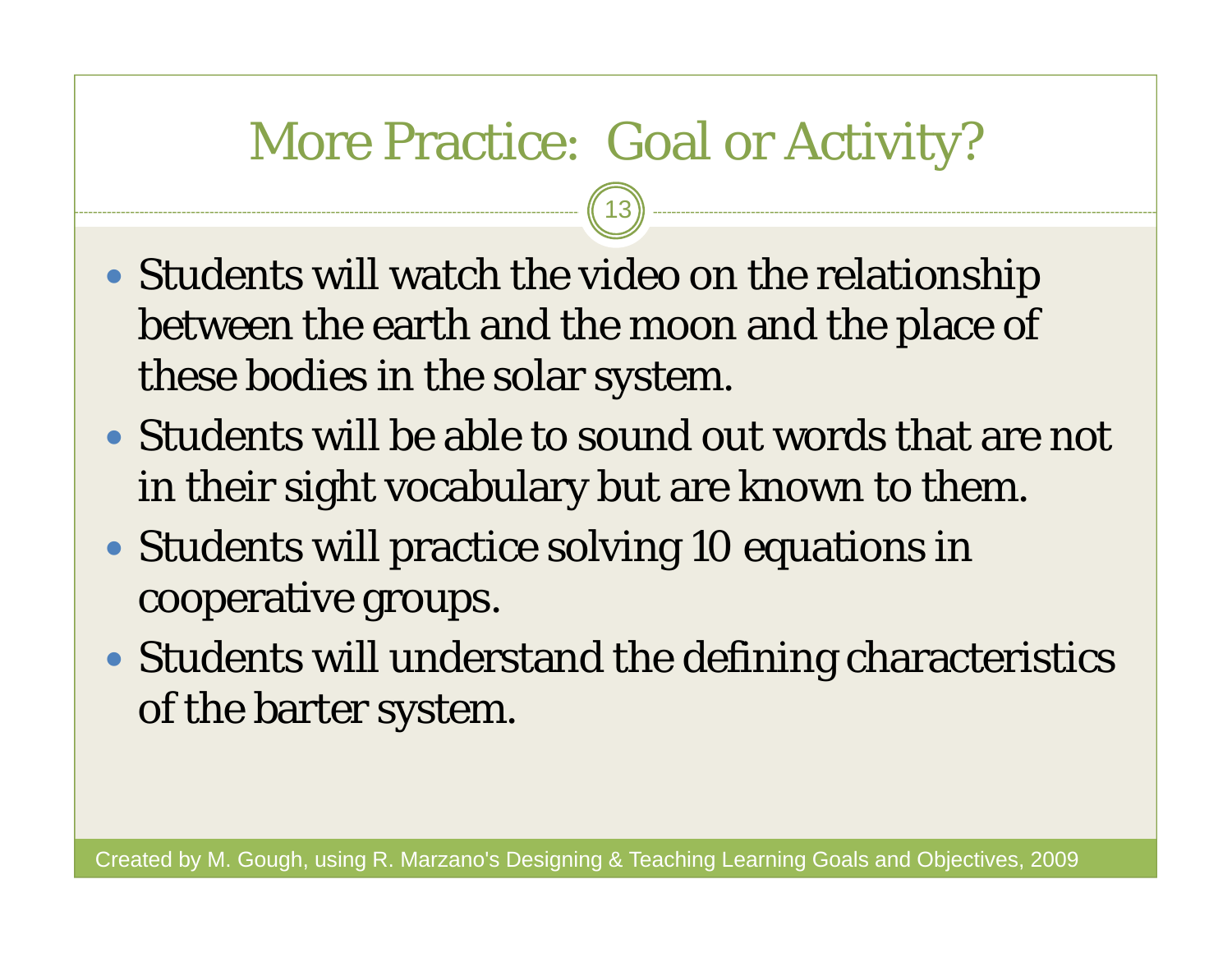#### Check Your Responses

14

- Students <u>will watch</u> the video on the relationship between the earth and the moon and the place of these bodies in the solar system. Activity
- Students will be able to sound out words that are not in their sight vocabulary but are known to them. GOAL
- Students <u>will practice</u> solving 10 equations in cooperative groups. Activity
- Students will understand the defining characteristics of the barter system. GOAL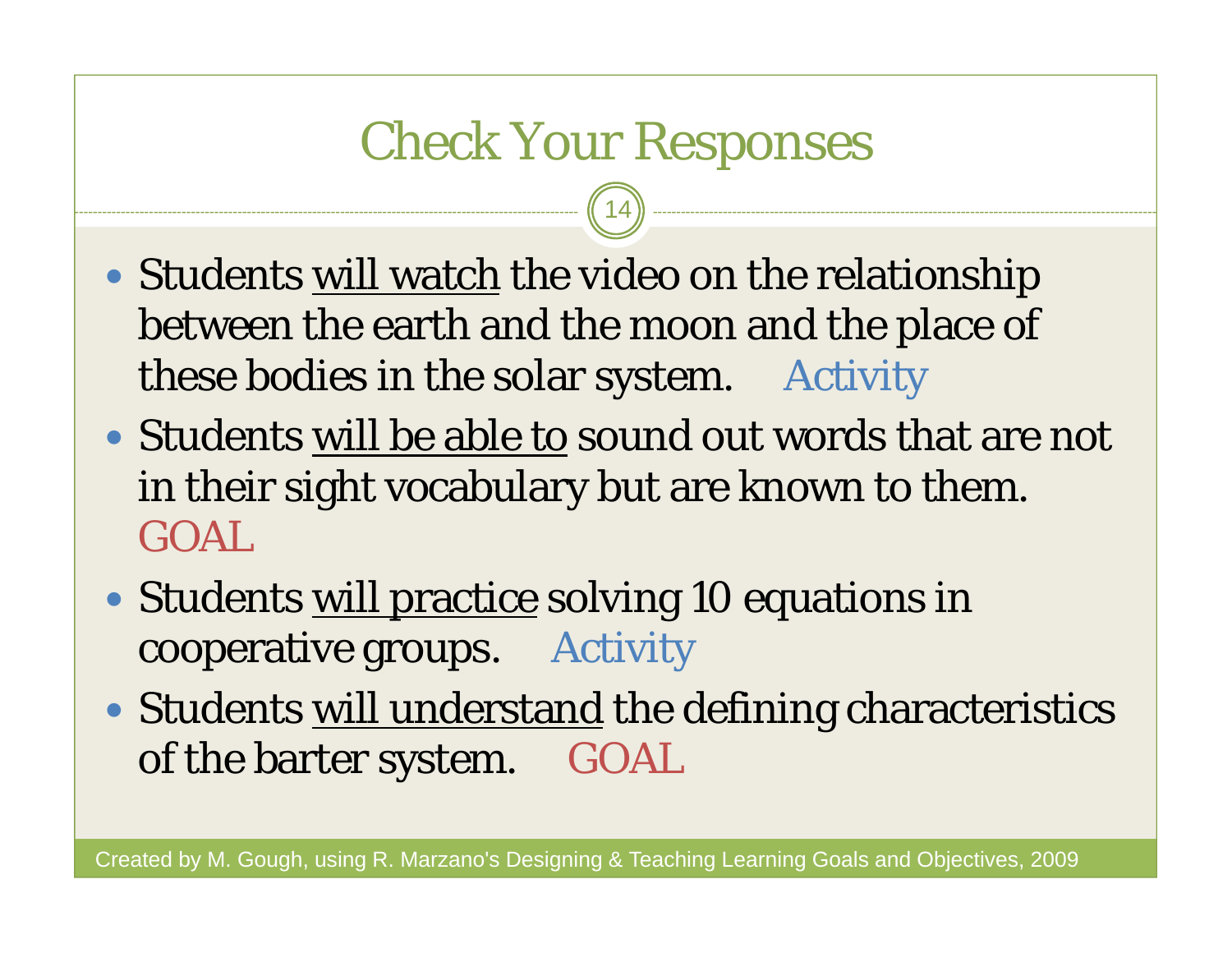## Learning Goal Display Samples

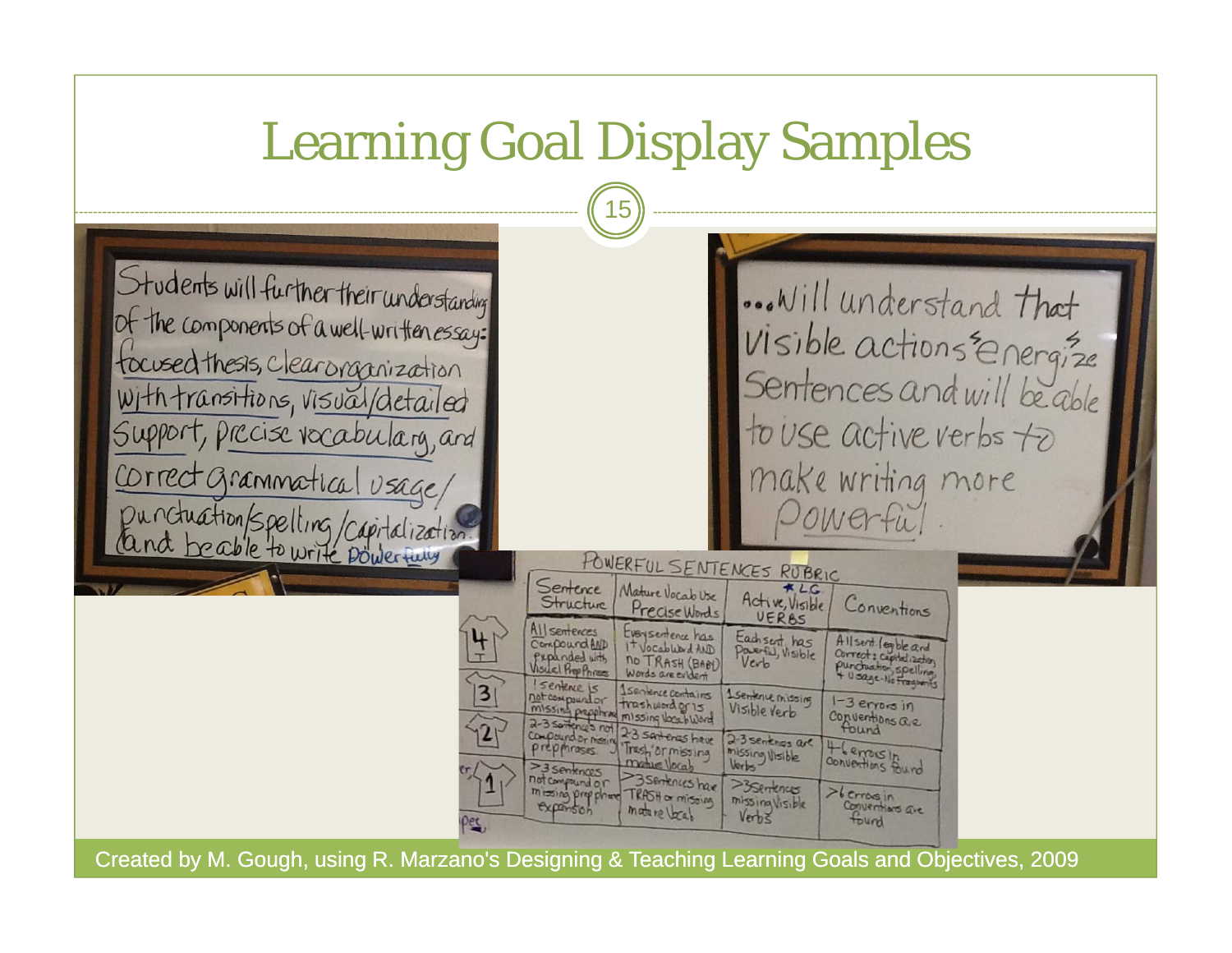Learning Goal Display Samples Objectives  $(16)$ Objective: students will be able to Superheroes will. Reading I dentify and relate prime #'s \* Recall the use Math of theme in the story and composite #'s, factors, \* Use story structure as a strategy and multiples using fractions. Students will \*Apply context clues be able to use + Great Common Factor = GCF to learn new vocab. describe various ex.  $\frac{12 \div 4}{16 \div 4} = \frac{3}{4} > 46CF$ models For division and multiplication in Problem solving Situations, For example Inverse operations, repeased tor-, modeling or etc. will be used as Strategies to for x.